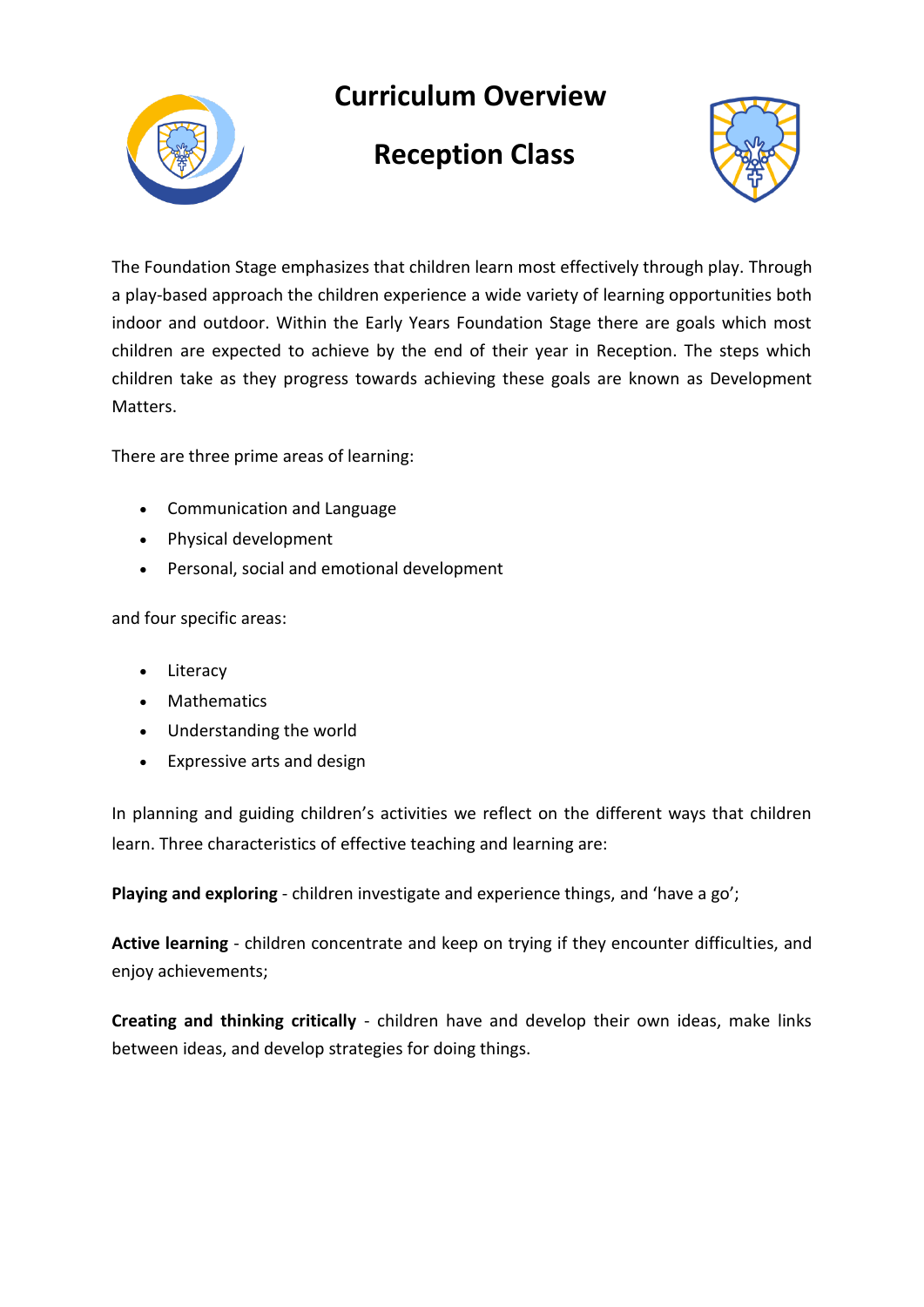## **Autumn Term**

| <b>Subject</b>                       | <b>Content</b>                                                                                                                                                                                                                                                                                                                                                                                                                                                                                         |  |
|--------------------------------------|--------------------------------------------------------------------------------------------------------------------------------------------------------------------------------------------------------------------------------------------------------------------------------------------------------------------------------------------------------------------------------------------------------------------------------------------------------------------------------------------------------|--|
| <b>Religious Education</b>           | <b>Creation- God's Gifts</b><br>be able to recall parts of the story of creation using<br>$\bullet$<br>pictures and captions<br>recognise gifts they have which are God given<br>People who care for us<br>children will know that families try to show love and<br>care for each other<br>that Jesus' family included Mary and Joseph<br>$\bullet$<br>they will be able to recall a celebration Jesus attended<br>with Mary<br><b>Advent</b>                                                          |  |
|                                      | children will know that there are four weeks in Advent<br><b>Christmas</b><br>children will know that Jesus was born in a stable in<br>$\bullet$<br>Bethlehem and that his first visitors were shepherds                                                                                                                                                                                                                                                                                               |  |
| <b>Communication and</b><br>Language | interact and negotiate<br>$\bullet$<br>awareness of speaker<br>develop listening skills<br>٠<br>enjoy using language<br>$\bullet$<br>listen attentively<br>$\bullet$                                                                                                                                                                                                                                                                                                                                   |  |
| <b>English</b>                       | RWI (the sounds that letters make and how they blend<br>$\bullet$<br>together to make words)<br>directionality of writing (left to right)names, labels,<br>$\bullet$<br>captions<br>form letters with care<br>$\bullet$<br>write for a purpose<br>$\bullet$<br>form letters with care<br>blending sounds together to read/write words<br>read simple words/sentences and talk about what they<br>have read with understanding                                                                          |  |
| <b>Mathematics</b>                   | Count object, actions and sounds<br>$\bullet$<br>Subitise<br>Link the numbers symbols (numerals) with its cardinal<br>number value<br>Count beyond<br>$\bullet$<br>Compare numbers<br>$\bullet$<br>Understand the 'one more/one less than' relationship<br>between consecutive numbers<br>Explore the composition of numbers of 10<br>Automatically recall number bonds for numbers 0-5 and<br>$\bullet$<br>some to 10<br>Select, rotate and manipulate shapes to develop spatial<br>reasoning skills. |  |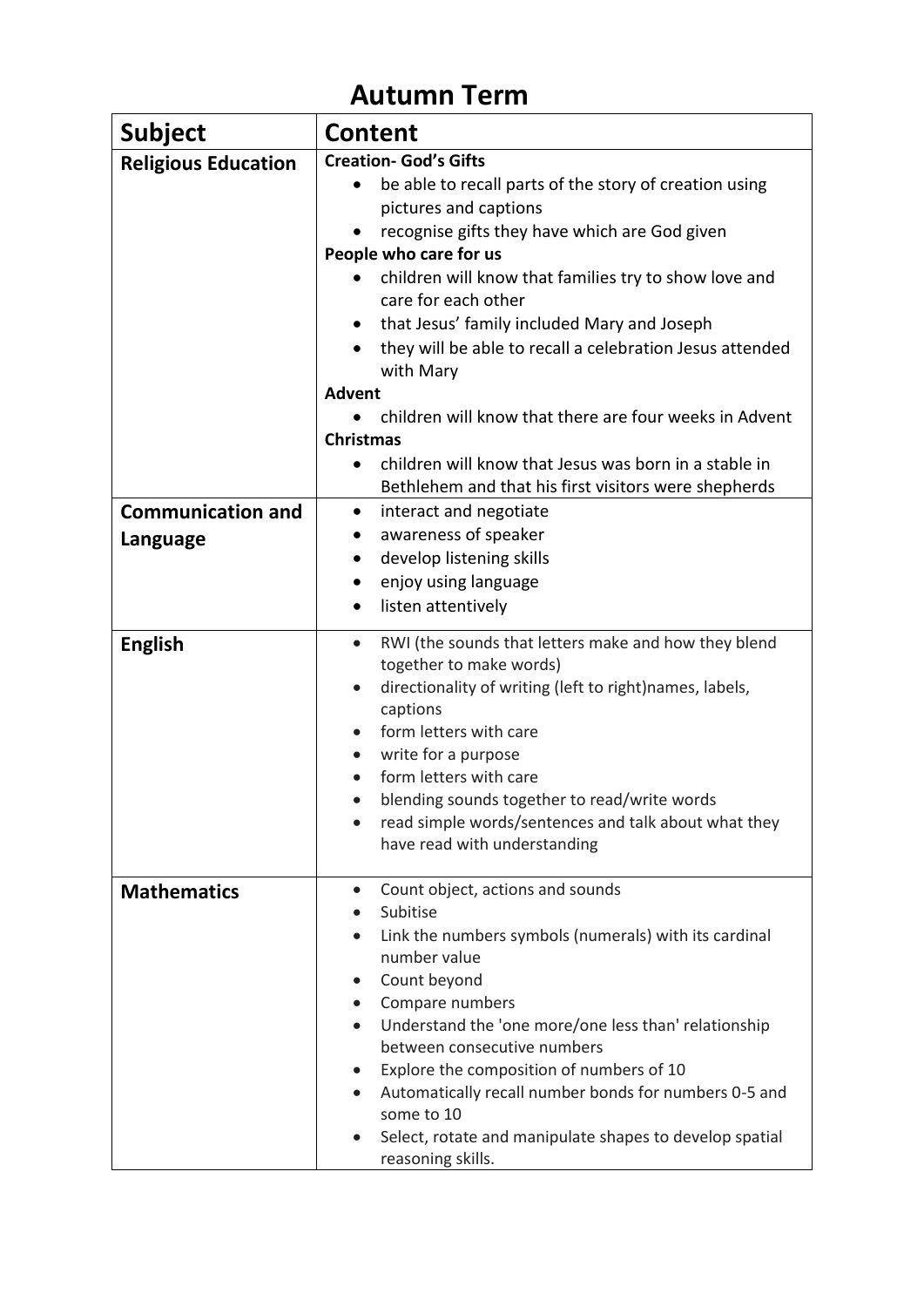|                                                                       | Compose and decompose shapes so that children<br>$\bullet$<br>recognise a shape can have other shapes within in it, just<br>as numbers can<br>Continue, copy and create repeating patterns<br>$\bullet$<br>Compare length, weight and capacity<br>$\bullet$                                                                                                                                                                                                                                                                                                                                                                                                                                                                                                                                                                                                                                                                                                                                       |
|-----------------------------------------------------------------------|---------------------------------------------------------------------------------------------------------------------------------------------------------------------------------------------------------------------------------------------------------------------------------------------------------------------------------------------------------------------------------------------------------------------------------------------------------------------------------------------------------------------------------------------------------------------------------------------------------------------------------------------------------------------------------------------------------------------------------------------------------------------------------------------------------------------------------------------------------------------------------------------------------------------------------------------------------------------------------------------------|
| <b>Understanding the</b><br>World                                     | Talk about members if their immediate family and<br>$\bullet$<br>community<br>Name and describe people who are familiar to them<br>$\bullet$<br>Comment on images of familiar situations in the past.<br>$\bullet$<br>Compare and contrast characters from stories, including<br>$\bullet$<br>figures from the past<br>Draw information from a simple map<br>Understand that some places are special to members of<br>$\bullet$<br>their community<br>Recognise that people have different beliefs and<br>$\bullet$<br>celebrate different times in different ways<br>Recognise similarities and differences between life in this<br>country and life in other countries<br>Explore the natural world around them<br>$\bullet$<br>Describe what they see, hear and feel whilst outside<br>$\bullet$<br>Recognise some environments that are different to the<br>$\bullet$<br>one in which they live<br>Understand the effect of changing seasons on the natural<br>$\bullet$<br>world around them |
| <b>Expressive Arts and</b><br><b>Design</b>                           | Explore, use and refine a variety of artistic effects to<br>$\bullet$<br>express their ideas and feelings.<br>Return to and build on their previous learning, refining<br>ideas and developing their ability to represent them<br>Create collaboratively, sharing resources and skills<br>Losten attentively, move to and talk about music,<br>$\bullet$<br>expressing their feelings and responses<br>Watch and talk about dance and performance art,<br>$\bullet$<br>expressing their feelings and responses<br>Sing in a group or on their owm, increasingly matching the<br>pitch and following the melody<br>Develop storylines in their pretend play<br>Explore and engage in music making and dance,<br>$\bullet$<br>performing solo or in a group                                                                                                                                                                                                                                         |
| <b>Personal, Social and</b><br><b>Emotional</b><br><b>Development</b> | relationships/making friends<br>$\bullet$<br>follow rules<br>awareness of own and others needs<br>respect cultures<br>treat people with respect<br>expect respect from others                                                                                                                                                                                                                                                                                                                                                                                                                                                                                                                                                                                                                                                                                                                                                                                                                     |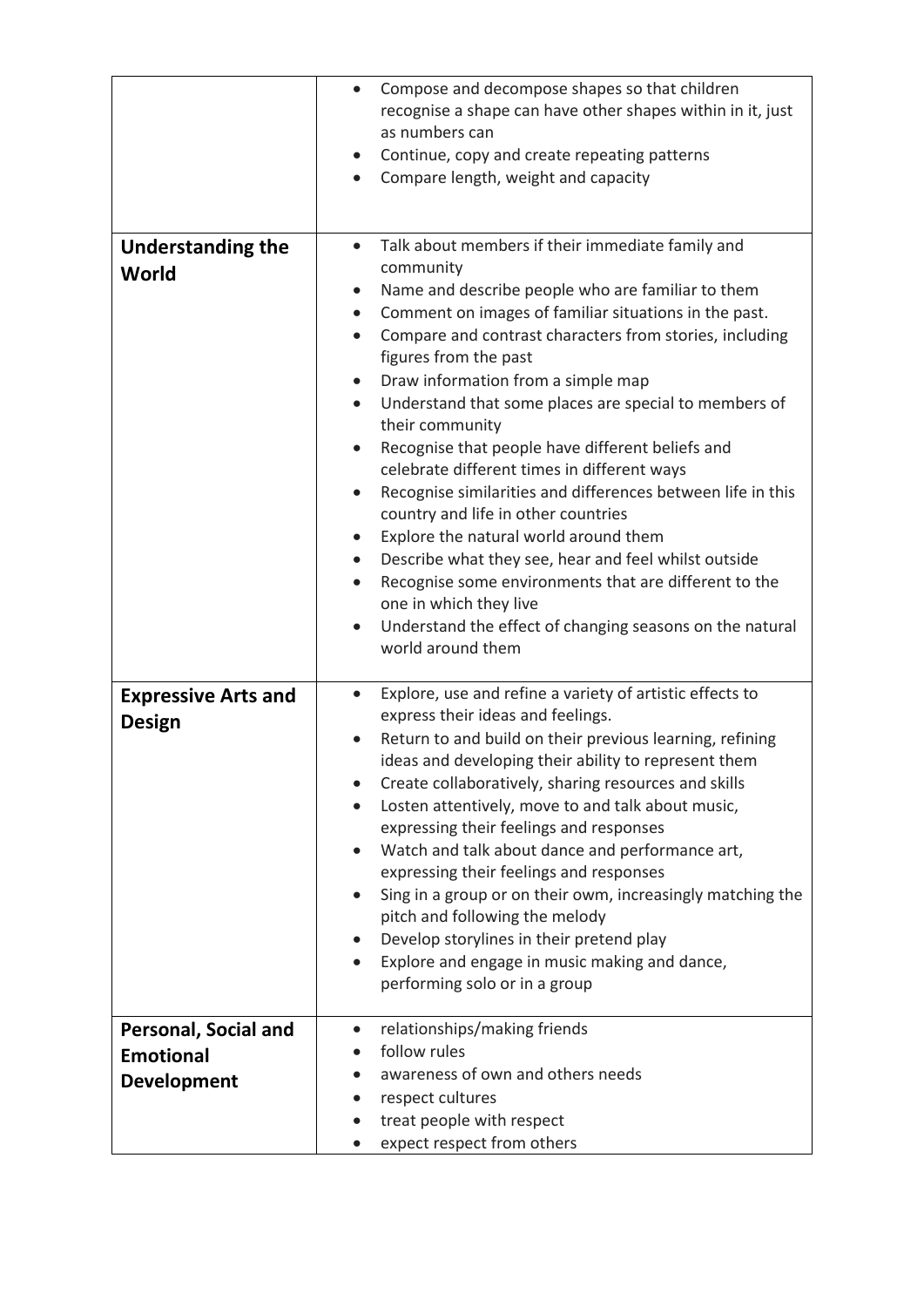|                            | Play independently and with focus for five minutes or<br>more.                                                                                                                                                                                                                                                                               |  |
|----------------------------|----------------------------------------------------------------------------------------------------------------------------------------------------------------------------------------------------------------------------------------------------------------------------------------------------------------------------------------------|--|
| <b>Physical Education</b>  | <b>Gymnastics</b><br><b>Learning Outcomes:</b><br>know how to use a variety of equipment & resources.<br>to make my body tense & relaxed.<br>to roll in different ways.<br>to travel in different ways.<br>to develop overall balance.                                                                                                       |  |
|                            | <b>Dance</b><br><b>Learning Outcomes:</b><br>able to demonstrate two-dimensional shapes.<br>able to demonstrate scuttling actions.<br>able to move with floaty and fluttery dynamics.<br>able to move in the space using forwards, backwards<br>and sideway actions.<br>able to develop relationships - away, towards and<br>around partner. |  |
|                            | <b>Multi Skills</b><br><b>Learning Outcomes:</b><br>develop fundamental movement skills.<br>to work within a small group.<br>participate in cooperative physical activities.<br>٠<br>participate in competitive physical activities.<br>٠<br>develop simple tactics.<br>٠                                                                    |  |
| <b>Creative Curriculum</b> |                                                                                                                                                                                                                                                                                                                                              |  |

We deliver the following subjects through whole school topics and they are collectively referred to as the Creative Curriculum: Art and Design, Design Technology, Geography, History and Music. **In Foundation Stage these subjects come under the headings "Understanding the World" and "Expressive Arts and Design"**

Each term the whole school follow a topic theme incorporating many curriculum areas with a particular focus on one of the Creative Curriculum subjects.

(See Creative Curriculum Two Year Cycle)

| <b>Year A</b>                                  | <b>Year B</b>                                  |
|------------------------------------------------|------------------------------------------------|
| <b>Autumn 1- Community</b>                     | <b>Autumn 1- Journeys</b>                      |
| Main focus - Geography- Understanding          | Main focus - Geography- Understanding          |
| the World                                      | the World                                      |
| Around our school                              | How do we get to school?                       |
| Finding out about our school building -        | Exploring the journey to school and the        |
| inside and out.                                | way we travel                                  |
| finding our way around school and<br>$\bullet$ | finding our way around school and<br>$\bullet$ |
| beginning to think about our own               | beginning to think about our own               |
| neighbourhood                                  | neighbourhood                                  |